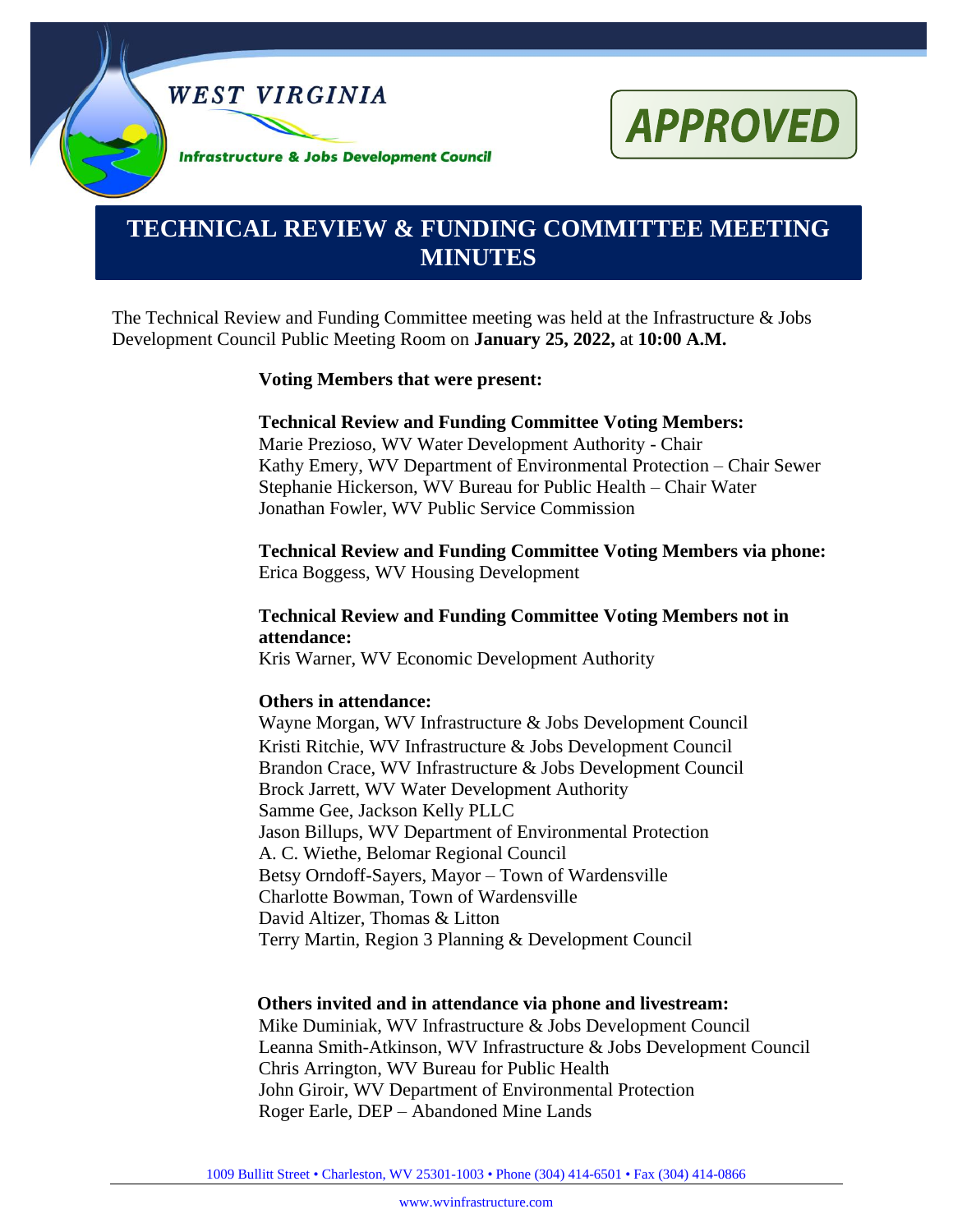|                                      | Steve Haynes, The Thrasher Group<br>Pam Keplinger, Region 8 Planning & Development Council<br>Carrie Smith, Region 7 Planning & Development Council<br>Kristen Stolipher, Charles Town Utility Board<br>Janna Lowery, USDA<br>Lesley Taylor, Region 4 Planning & Development Council<br>Michael Griffith, Griffith & Associates<br>Tim Meeks, MOVRC<br>Dan Ferrell, The Thrasher Group<br>Kylea Radcliff, The Thrasher Group<br>Jeff Brady, WV Department of Environmental Protection<br>Whytni Cline, Jackson & Kelly PLLC<br>John Cole, RK&K Civil Engineering<br>Leslie Stone-Smith, US Army Corp of Engineers<br>Steve Buckhannon, The Thrasher Group<br>Ryan Holcomb, The Thrasher Group<br>Rick Roberts, E. L. Robinson Engineering<br>Fred Hypes, Dunn Engineers, Inc.<br>Mark Sankoff, Potesta |
|--------------------------------------|--------------------------------------------------------------------------------------------------------------------------------------------------------------------------------------------------------------------------------------------------------------------------------------------------------------------------------------------------------------------------------------------------------------------------------------------------------------------------------------------------------------------------------------------------------------------------------------------------------------------------------------------------------------------------------------------------------------------------------------------------------------------------------------------------------|
| <b>Call to Order</b>                 | Chair Marie Prezioso called the meeting to order and verified a quorum was<br>present.                                                                                                                                                                                                                                                                                                                                                                                                                                                                                                                                                                                                                                                                                                                 |
| <b>Approval of</b><br><b>Minutes</b> | Chair Prezioso asked for approval of the draft minutes of January 4, 2022.<br>Jonathan Fowler moved for approval and Kathy Emery seconded the motion. The<br>motion passed.                                                                                                                                                                                                                                                                                                                                                                                                                                                                                                                                                                                                                            |
| <b>Announcement</b>                  | Chair Prezioso welcomed Betsy Orndoff-Sayers, Mayor of Wardensville.                                                                                                                                                                                                                                                                                                                                                                                                                                                                                                                                                                                                                                                                                                                                   |
|                                      | Mayor Sayers approached the podium. She introduced herself and Charlotte<br>Bowman (member of their Council). Mayor Sayers offered her appreciation to<br>the Technical Review and Funding Committee, RK & K Engineers and Pam<br>Keplinger of Region 8 Planning and Development Council for their support in<br>assisting with the projects for the Town of Wardensville.                                                                                                                                                                                                                                                                                                                                                                                                                             |
|                                      | Due to impending inclement weather, Mayor Sayers and Ms. Bowman left the<br>meeting.                                                                                                                                                                                                                                                                                                                                                                                                                                                                                                                                                                                                                                                                                                                   |

# **Ellenboro, Town of (2020S-1895) System Improvements – District 1 (Cost and Funding Change)**

Wayne Morgan described the request.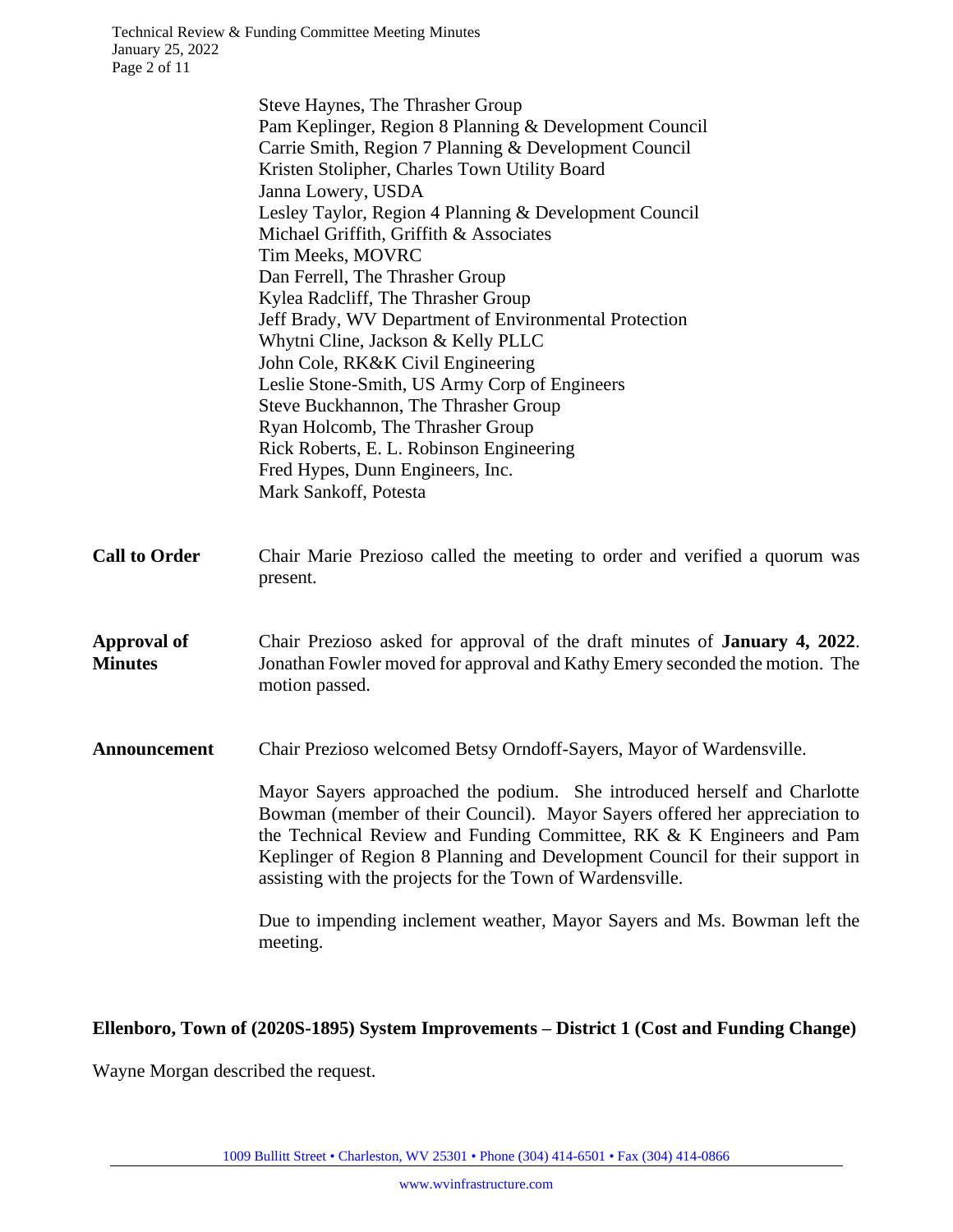Technical Review & Funding Committee Meeting Minutes January 25, 2022 Page 3 of 11

The Technical Review and Funding Committee recommends the Town of Ellenboro pursue a \$1,368,000 CWSRF Debt Forgiveness Loan and a \$1,000,000 IJDC District 1 Grant for an estimated project cost of \$2,368,000.

Ms. Emery moved that the recommendation be approved, Mr. Fowler seconded the motion. The motion passed.

### **Lake Floyd PSD (2021S-2036) Line Replacement – District 1 (New Application)**

Jason Billups described the application, and it is technically feasible. Mr. Billups noted that upon completion of this project, Lake Floyd PSD will merge into Sun Valley PSD. In addition, it was noted a total fee variance will be needed.

The Technical Review and Funding Committee recommends Lake Floyd PSD pursue a \$1,320,000 Harrison County Commission ARPA Grant and a \$500,000 IJDC District 1 Grant for an estimated project cost of \$1,820,000.

Ms. Emery moved that the recommendation be approved, Mr. Fowler seconded the motion. The motion passed.

### **Charles Town, City of (2021S-2041) System Improvements (Ranson Area) – District 2 (New Application)**

Mr. Billups described the application, and it is technically feasible.

The Technical Review & Funding Committee recommends the City of Charles Town pursue a \$500,000 CWSRF "Green" Forgivable Loan, a \$2,844,984 CWSRF Loan (0.25%, 40 yrs., 0.25% AF), a \$216,016 CWSRF Loan (2.5%, 20 yrs., 0.25% AF), and a \$1,300,000 contribution from the Capacity Improvements Fee for an estimated project cost of \$4,861,000.

Ms. Emery moved that the recommendation be approved, Mr. Fowler seconded the motion. The motion passed.

Ms. Emery noted the principal forgiveness eligibility will only remain if the project retains a green designation.

Mr. Billups described the engineering total fee variance request.

The Technical Review & Funding Committee recommends the City of Charles Town request for an engineering total fee variance be approved.

Ms. Emery moved that the recommendation be approved, Mr. Fowler seconded the motion. The motion passed.

1009 Bullitt Street • Charleston, WV 25301 • Phone (304) 414-6501 • Fax (304) 414-0866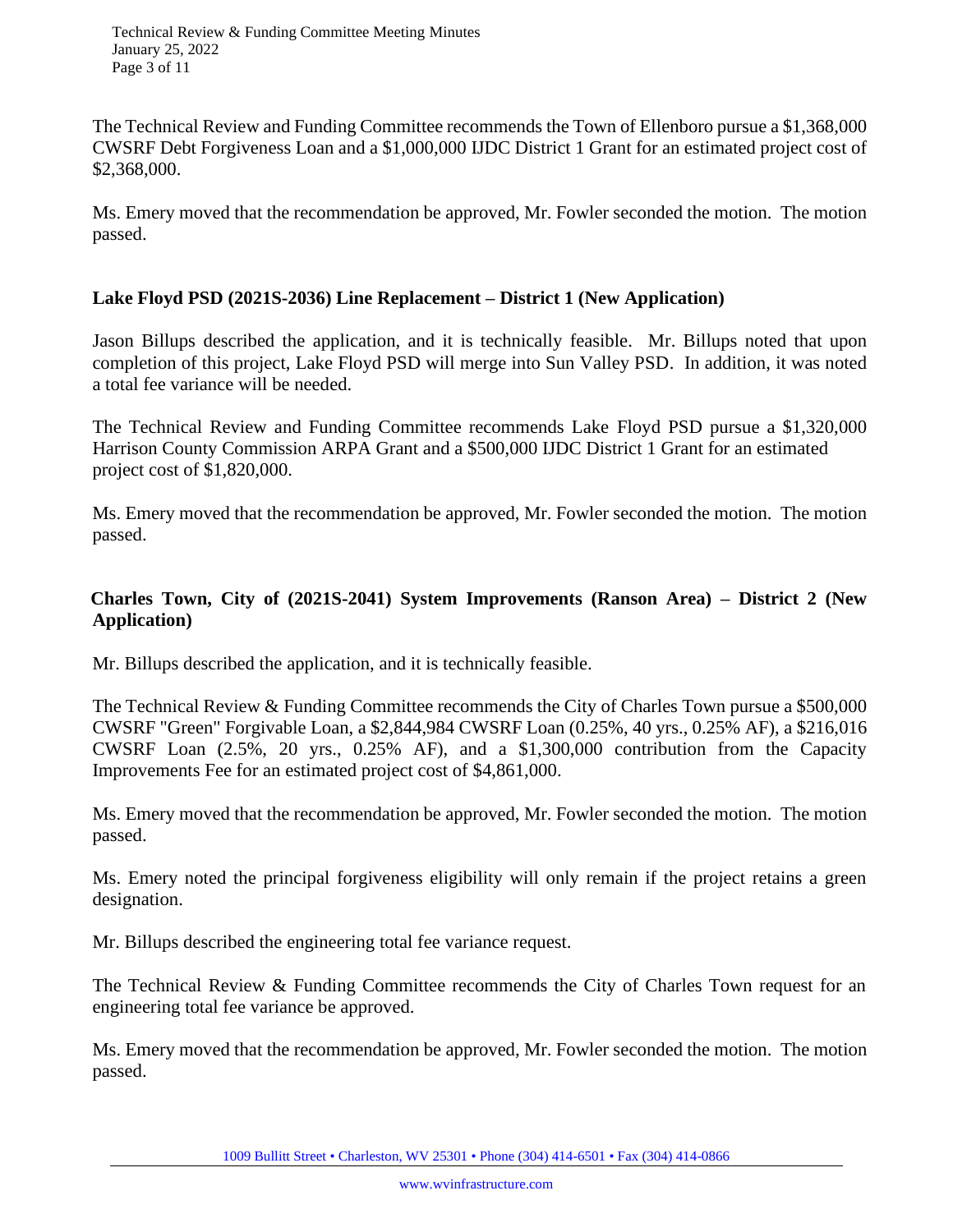#### **Elk Valley PSD (2021S-2033) Bank Stabilization of Sewer Lines – District 2 (New Application)**

Mr. Billups described the application, and it is technically feasible.

The Technical Review & Funding Committee recommends the Elk Valley PSD pursue a \$9,960,000 CDBG HUD Mitigation Grant.

Ms. Emery moved that the recommendation be approved, Mr. Fowler seconded the motion. The motion passed.

### **Norton Harding Jimtown PSD (2016S-1663) Norton Extension – District 2 (Cost and Funding Change)**

Mr. Morgan described the request.

The Technical Review and Funding Committee recommends the Norton Harding Jimtown PSD pursue a \$613,000 USDA Grant, a \$700,000 USDA Loan (3.375%, 40 yrs.), and a \$500,000 IJDC District 2 Grant for an estimated project cost of \$1,813,000.

Ms. Emery moved that the amended recommendation be approved, Mr. Fowler seconded the amended motion. The motion passed.

### **Buffalo Creek PSD (2018S-1752) Taplin/Rita Extension – District 3 (Cost and Funding Change)**

Mr. Morgan described the request.

There was a discussion regarding the PSD's audits and bringing them current.

Mr. Fowler noted the PSC reviewed the cash flow and agrees the rates will support the project. There will be further review when the PSD applies for a certificate.

The Technical Review and Funding Committee recommends the Buffalo Creek PSD pursue a \$1,500,000 US EDA Grant, a \$600,000 Logan County Commission Grant, a \$100,000 W. W. McDonald Contribution, and a \$1,543,000 IJDC District 3 Loan (2.75%, 20 yrs.) for an estimated project cost of \$3,743,000.

Ms. Emery moved that the recommendation be approved, Mr. Fowler seconded the motion. The motion passed.

#### **Marlinton, Town of (2020S-1907) System Improvements – District 3 (Tabled New Application)**

Mr. Billups described the application, and it is technically feasible.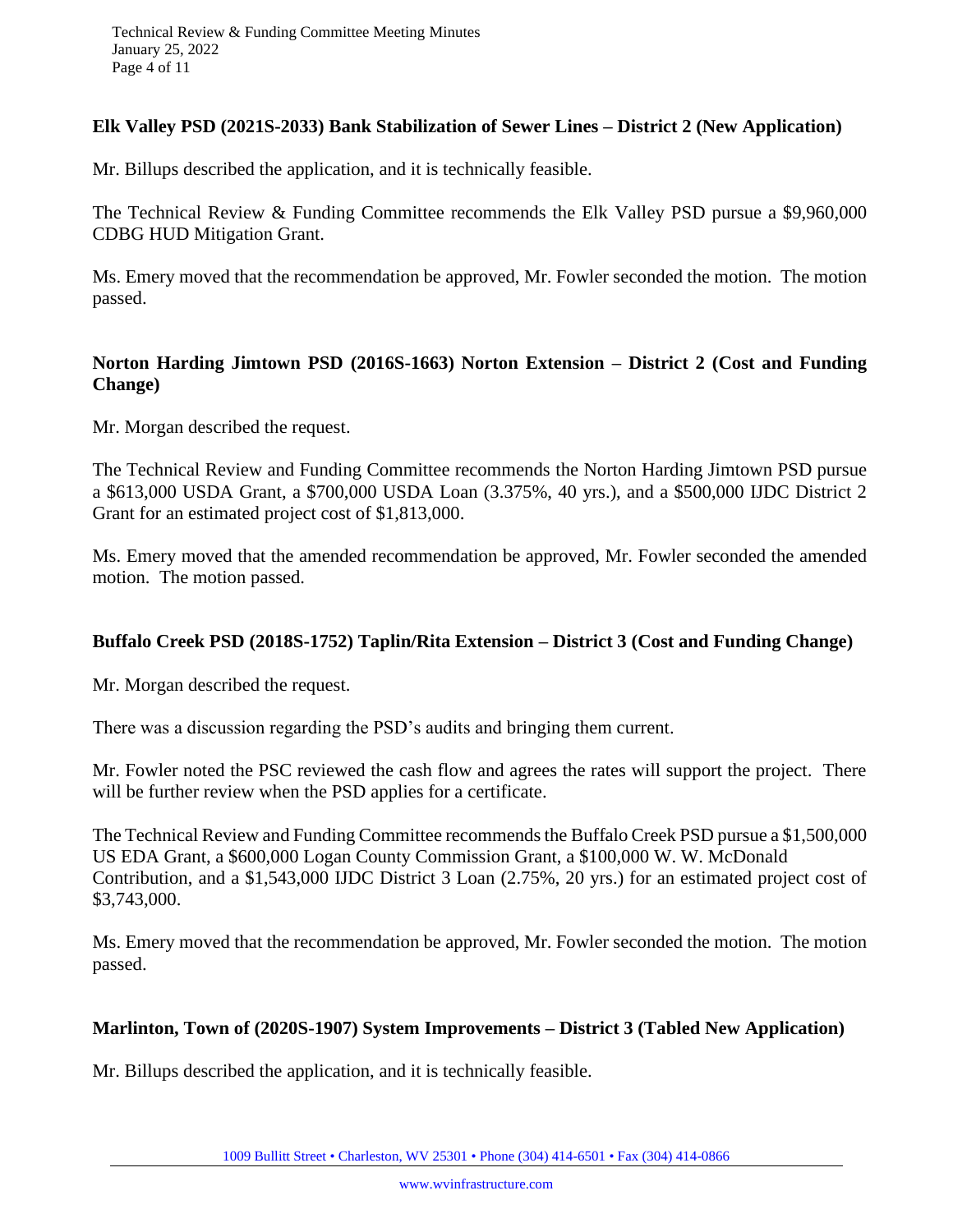Fred Hypes (Dunn Engineers) provided an update on the project.

Ms. Emery provided information on the penalty order Marlinton received from the DEP.

The Technical Review & Funding Committee recommends the Town of Marlinton application be tabled until March 22<sup>nd</sup>.

Ms. Emery moved that the recommendation be approved, Mr. Fowler seconded the motion. The motion passed.

### **Cameron, City of (2021W-2050) Green Valley Road Extension / Critical Need – District 1 (New Application)**

Stephanie Hickerson described the application, and it is technically feasible. Ms. Hickerson noted the City of Cameron has a score of 17 on the ETT report for the October 2021 quarter. This score is derived from two violations for failure to monitor for DBPs, failure to address Sanitary Survey Deficiencies and Public Notice Violations. These violations need to be resolved and the project that is in the works to address the sanitary survey deficiencies needs to be progressed.

The Technical Review & Funding Committee recommends the City of Cameron request to pursue a \$800,000 IJDC Critical Need Grant for the Green Valley Road Extension be approved.

Ms. Hickerson moved that the recommendation be approved, Ms. Emery seconded the motion. The motion passed.

### **Clarksburg, City of (2021W-2054) Phosphate Treatment & Potholing of Service Lines – District 1 (New Application)**

Ms. Hickerson described the application, and it is technically feasible. Ms. Hickerson noted the city has a score of 3 on the ETT report for the October 2021 quarter. This score is derived from one violation for failure to create a CCR in 2020 and one violation for failure to certify the 2020 CCR. If these violations have not already been resolved, they need to be.

The Technical Review & Funding Committee recommends the City of Clarksburg pursue a \$1,000,000 City of Clarksburg ARPA Grant, a \$1,000,000 Harrison County Commission ARPA Grant, a \$1,562,000 Federal Earmark Grant, and a \$210,000 Clarksburg Water Board Contribution for an estimated project cost of \$3,772,000.

Ms. Hickerson moved that the recommendation be approved, Mr. Fowler seconded the motion. The motion passed.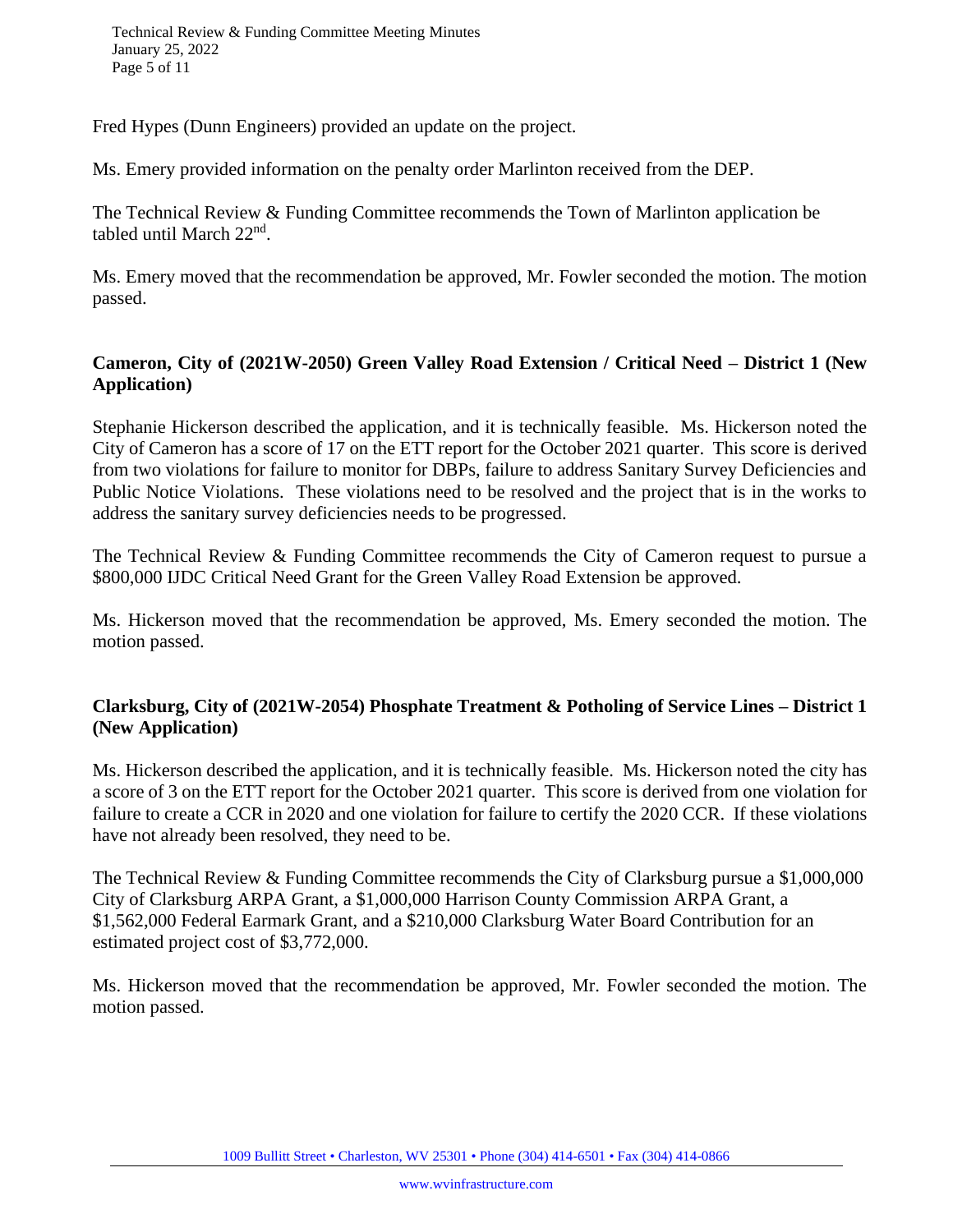### **Kanawha County RDA (2021W-2044) Olcott Extension – District 2 (New Application)**

Ms. Hickerson described the application, and it is technically feasible.

The Technical Review and Funding Committee recommends the Kanawha County RDA pursue a \$225,750 US ACE Grant, a \$572,110 WV American Water Company Contribution, a \$500,000 IJDC District 2 Grant, and a \$7,952,140 IJDC District 2 Loan (2%, 30 yrs.) for an estimated project cost of \$9,250,000 contingent upon pursuing potential AML funding.

There was a discussion regarding the AML funding and a letter of denial from 20 years ago.

Ms. Hickerson moved that the recommendation be approved, Mr. Fowler seconded the motion. The motion passed.

### **Cool Ridge-Flat Top PSD (2021W-2029) Bennington Road Extension – District 3 (Tabled New Application)**

Ms. Hickerson described the application, and it is technically feasible.

The Technical Review and Funding Committee recommends the Cool Ridge Flat Top PSD application be returned due to a very high cost per customer and the extension not being economically feasible over the long-term due to low customer density.

Ms. Hickerson moved that the recommendation be approved, Mr. Fowler seconded the motion. The motion passed.

### **Davy, Town of (2021W-2040) System Improvements – District 3 (New Application)**

Ms. Hickerson described the application, and it is technically feasible.

The Technical Review & Funding Committee recommends the Town of Davy application be returned until further evaluation of consolidation alternatives is completed.

Ms. Hickerson moved that the recommendation be approved, Ms. Emery seconded the motion. The motion passed.

#### **New Haven PSD (2018W-1760) Ramsey Area Extension – District 3 (Cost and Funding Change)**

Mr. Morgan described the request.

The Technical Review and Funding Committee recommends the New Haven PSD (District) Ramsey Area Extension pursue a \$925,000 US ACE Grant, a \$498,108 DWTRF Principal Forgiveness Loan, a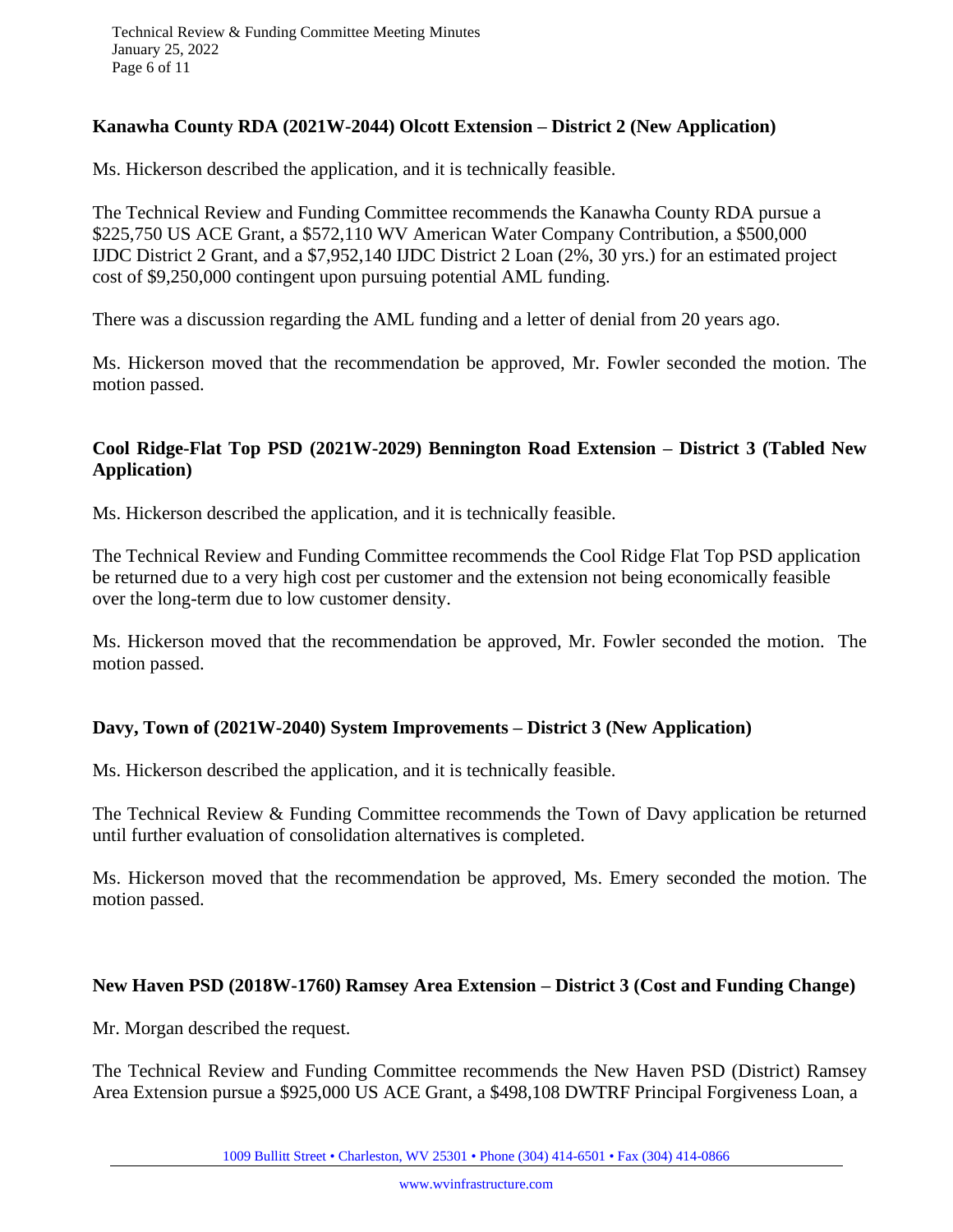Technical Review & Funding Committee Meeting Minutes January 25, 2022 Page 7 of 11

\$4,678,731 DWTRF Loan (1%, 40 yrs., 0.25% AF), a \$287,832 WV American Water Company Contribution, a \$158,342 District Contribution, and a \$500,000 IJDC District 3 Grant for an estimated project cost of \$7,048,013.

Ms. Hickerson moved that the recommendation be approved, Mr. Fowler seconded the motion. The motion passed.

#### **New Haven PSD (2018W-1761) Hico Area Extension – District 3 (Cost and Funding Change)**

Mr. Morgan described the request.

The Technical Review and Funding Committee recommends the New Haven PSD (District) Hico Area Extension pursue a \$540,442 DWTRF Principal Forgiveness Loan, a \$3,791,321 DWTRF Loan (1%, 40 yrs., 0.25% AF), a \$236,280 WV American Water Company Contribution, and a \$52,222 District Contribution for an estimated project cost of \$4,620,265.

Ms. Hickerson moved that the recommendation be approved, Ms. Emery seconded the motion. The motion passed.

#### **Discussion of Congressional District 1 Grant Funds**

Chair Prezioso noted before discussing the binding commitment requests, this would be a good time for a discussion regarding grant funding. Chair Prezioso shared information from an analysis that was completed, proposed legislation, and other potential options.

#### **Benwood, City of (2019S-1825) System Improvements – District 1 (Binding Commitment)**

Ms. Emery described the request.

The Technical Review & Funding Committee recommends the City of Benwood request for a \$1,000,000 IJDC District 1 Grant binding commitment be tabled to the full Council.

Ms. Emery moved that the recommendation be approved, Mr. Fowler seconded the motion. The motion passed.

### **Cameron, City of (2021W-2050) Green Valley Road Extension / Critical Need - District 1 (Contingent Binding Commitment)**

Mr. Morgan described the request.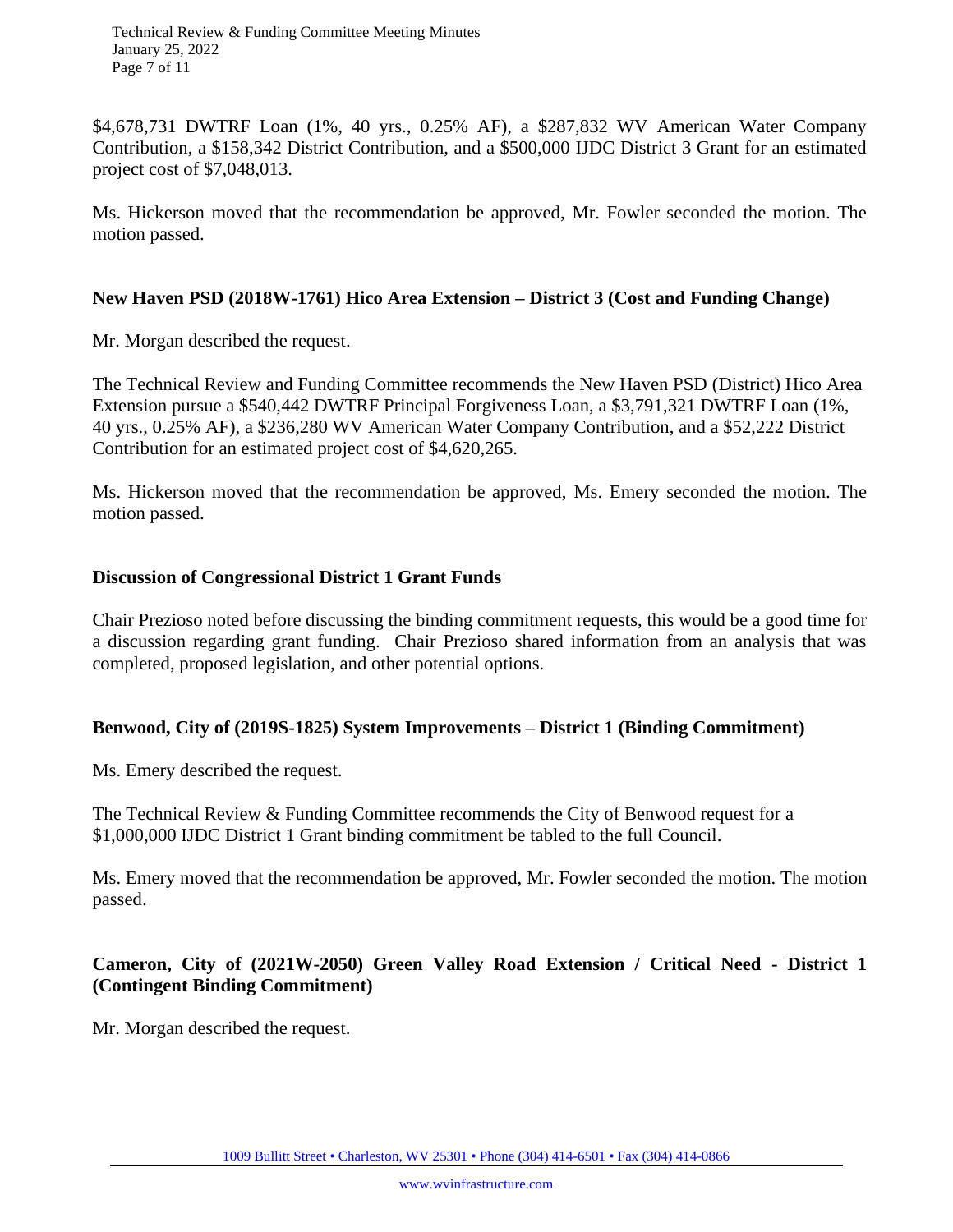Technical Review & Funding Committee Meeting Minutes January 25, 2022 Page 8 of 11

The Technical Review & Funding Committee recommends the City of Cameron request to receive a \$800,000 IJDC Critical Need Grant contingent (upon receipt of required documentation) binding commitment be approved.

Ms. Hickerson moved that the recommendation be approved, Ms. Emery seconded the motion. The motion passed.

### **Ellenboro, Town of (2020S-1895) System Improvements II – District 1 (Binding Commitment)**

Mr. Morgan described the request.

The Technical Review and Funding Committee recommends the Town of Ellenboro request to receive a \$1,000,000 IJDC District 1 Grant binding commitment be approved contingent upon receipt of additional funding to the Infrastructure Council post July 1.

Ms. Emery moved that the recommendation be approved, Mr. Fowler seconded the motion. The motion passed.

## **Monongah, Town of (2018S-1780) System Improvements – District 1 (Binding Commitment Extension)**

Mr. Morgan described the request.

There was a discussion regarding the update of cost estimates.

The Technical Review and Funding Committee recommends the Town of Monongah receive a binding commitment extension until August 15, 2022.

Ms. Emery moved that the recommendation be approved, Mr. Fowler seconded the motion. The motion passed.

# **Norton Harding Jimtown PSD (2016S-1663) Norton Extension – District 2 (Binding Commitment)**

Mr. Morgan described the request.

The Technical Review and Funding Committee recommends the Norton Harding Jimtown PSD receive a \$500,000 IJDC District 2 Grant binding commitment.

Ms. Emery moved that the recommendation be approved, Mr. Fowler seconded the motion. The motion passed.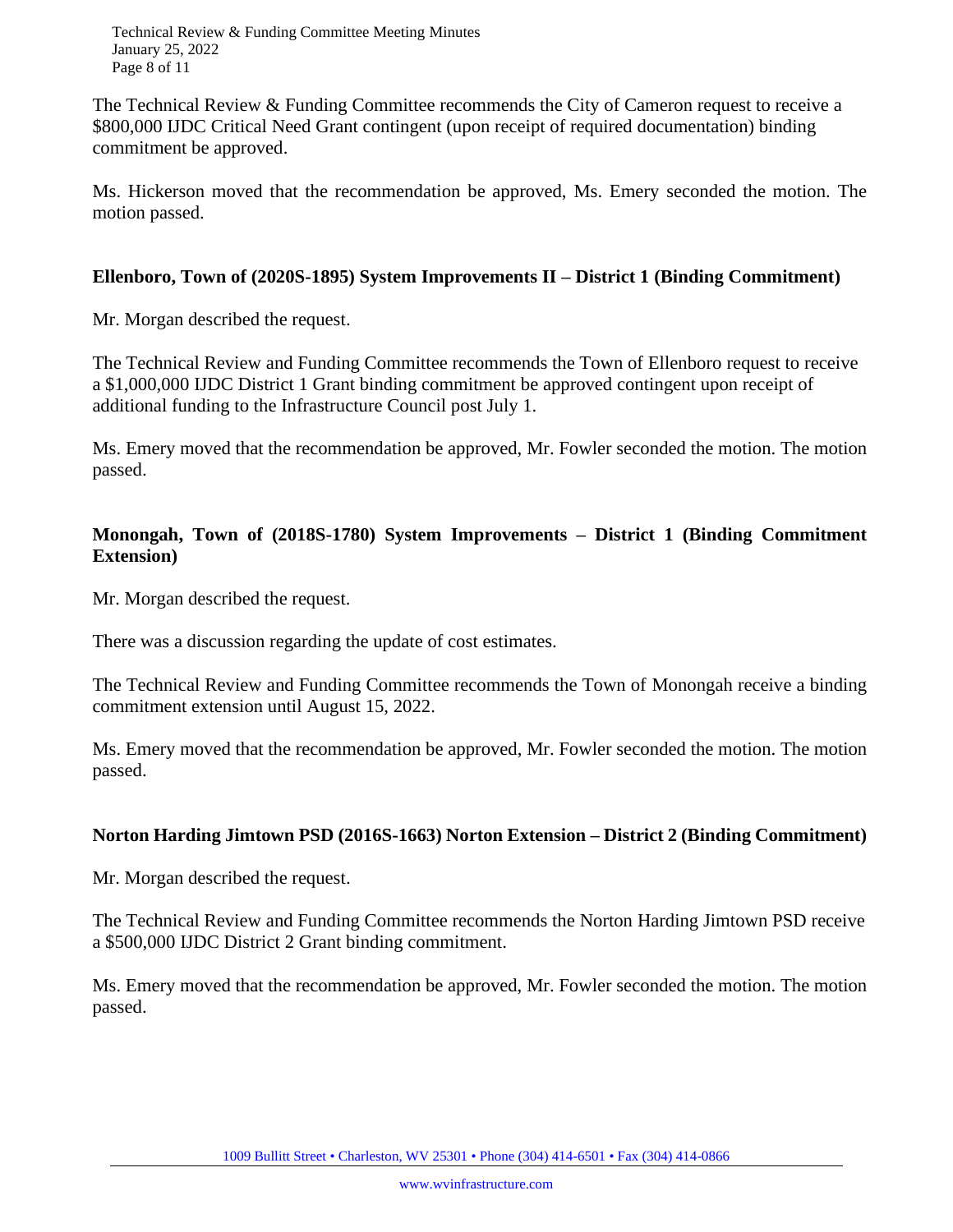### **Buffalo Creek PSD (2018S-1752) Taplin/Rita Extension – District 3 (Binding Commitment)**

Mr. Morgan described the request.

The Technical Review and Funding Committee recommends the Buffalo Creek PSD receive a binding commitment for the \$1,543,000 IJDC District 3 Loan (2.75%, 20 yrs.) (rescinding its current \$1,000,000 IJDC District 3 Loan (3%, 20 yrs.) binding commitment).

Ms. Emery moved that the recommendation be approved, Mr. Fowler seconded the motion.

### **Cool Ridge-Flat Top PSD (2021W-2029) Bennington Road Extension / Critical Need – District 3 (Tabled, Contingent Binding Commitment)**

Mr. Morgan stated the Cool Ridge-Flat Top PSD application was returned earlier there is no need to consider this request at this time.

#### **Business Items:**

Discussion of Congressional District 1 Grant Funds Chair Prezioso noted this was discussed earlier in the meeting.

| <b>Executive</b><br><b>Director</b><br><b>Comments:</b> |                                                                                                                                                                                                                                                                                                                                                                                                                                            | Wayne<br>Morgan |
|---------------------------------------------------------|--------------------------------------------------------------------------------------------------------------------------------------------------------------------------------------------------------------------------------------------------------------------------------------------------------------------------------------------------------------------------------------------------------------------------------------------|-----------------|
|                                                         | Romney, City of – Sys. Improvements (cost & fund. change)-2<br>Mr. Morgan explained the change and stated Staff will record<br>new City of Romney funding scenario to pursue a \$1,000,000<br>CWSRF Principal Forgiveness Loan, a \$470,000 Overflow<br>Sewer Grant, and a \$1,000,000 IJDC District 2 Grant for an<br>estimated project total of \$2,470,000.<br>Ms. Emery offered clarification on the CWSRF funding.                    | 2020S-1880      |
|                                                         | Mingo County $PSD - Beech$ Creek Ext. (cost & fund. change)-3<br>Mr. Morgan explained the change request and stated Staff will<br>record new Mingo County PSD funding scenario to pursue a<br>\$1,833,423 CDBG (SCBG) Grant, a \$894,000 USDA Grant, a<br>\$1,404,000 USDA Loan (2.5%, 38 yrs.), a \$500,000 IJDC<br>District 3 Loan (2%, 30 yrs.), and a \$500,000 IJDC District 3<br>Grant for an estimated project cost of \$5,131,423. | 2014W-1550      |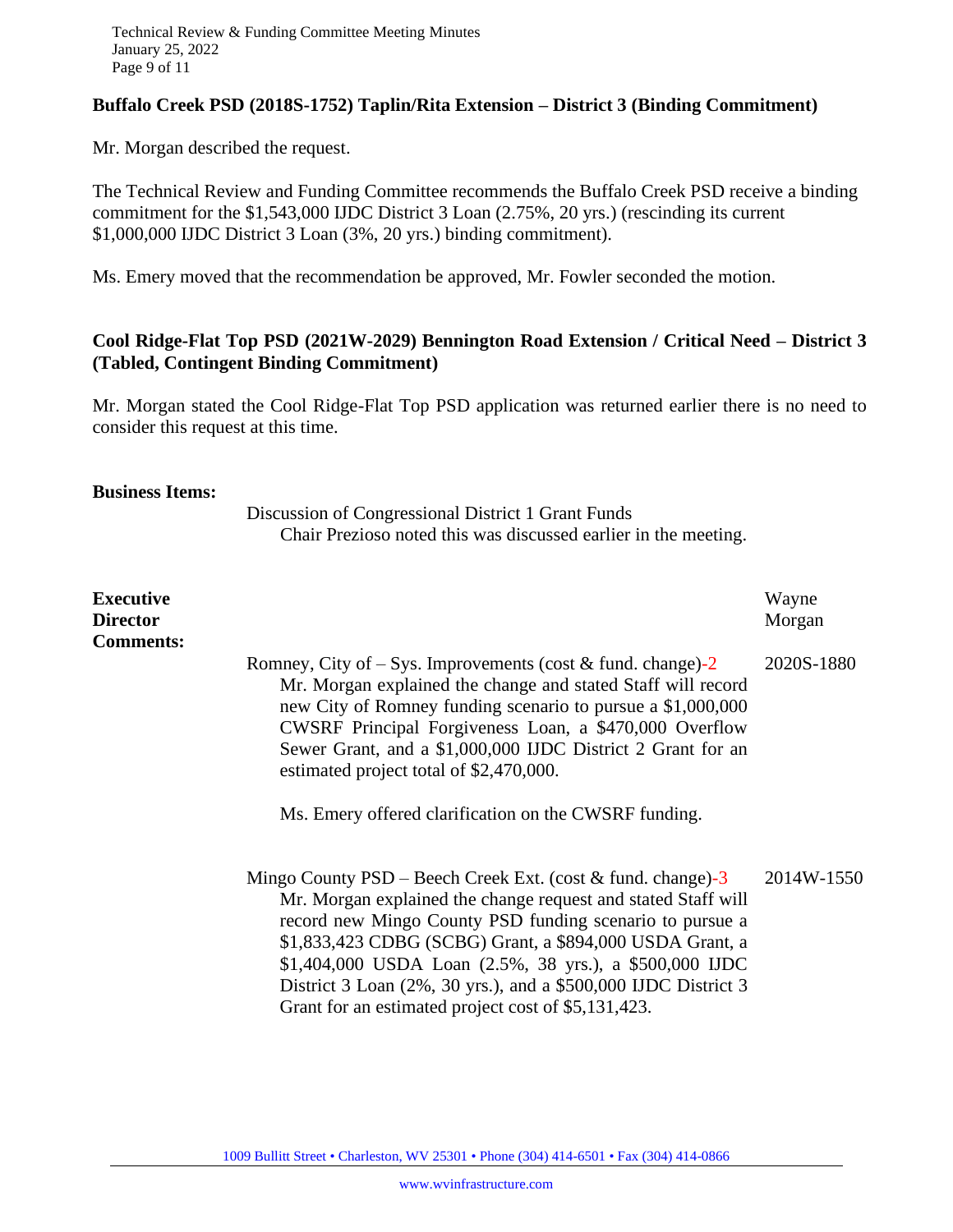# **Funding Program Comments**

|                                     | <b>Funding Program Comments</b><br>US Corp of Engineer<br>Ms. Stone-Smith updated the Committee on their funding.<br>With the Infrastructure bill, some of the WV programs<br>received funding. Within the Section 571 and Section 340,<br>(central and southern WV counties) a little over \$10M was<br>funded. Typically, these are reimbursable programs with a<br>cost share of 75/25. Ms. Stone-Smith will need to confirm if<br>the cost share is applicable to these Infrastructure funds.<br>Section 219 is a newer program for northern WV counties and<br>those are projects funded specifically. Within that section, 2<br>projects were funded for approximately \$6.9M.<br><b>USDA</b><br>Ms. Lowery announced they are operating with new interest<br>rates effective January 1. The poverty rate is 1.25%, the<br>intermediate rate is 1.75%, and the market rate is 2.125%.<br>These rates are good through the end of March. USDA is still<br>operating under a continuing resolution for federal budget<br>through February 18 <sup>th</sup> but have access to some levels of funding<br>at the National level.<br>Ms. Lowery announced Teresa Miller from the Beckley office<br>retired December 31 <sup>st</sup> and the position will be posted. | Leslie Stone-<br>Smith<br>Janna<br>Lowery                                        |
|-------------------------------------|------------------------------------------------------------------------------------------------------------------------------------------------------------------------------------------------------------------------------------------------------------------------------------------------------------------------------------------------------------------------------------------------------------------------------------------------------------------------------------------------------------------------------------------------------------------------------------------------------------------------------------------------------------------------------------------------------------------------------------------------------------------------------------------------------------------------------------------------------------------------------------------------------------------------------------------------------------------------------------------------------------------------------------------------------------------------------------------------------------------------------------------------------------------------------------------------------------------------------------------------------------------------|----------------------------------------------------------------------------------|
| <b>Requests</b><br><b>Received:</b> | (Applications by December 10, 2021, and requests to date.)                                                                                                                                                                                                                                                                                                                                                                                                                                                                                                                                                                                                                                                                                                                                                                                                                                                                                                                                                                                                                                                                                                                                                                                                             | <b>Information</b><br><b>Report</b>                                              |
| Sewer:                              | Greater Harrison Co. PSD – Woodstock Heights Ext. (new app.)-1<br>Nutter Fort, Town of $-$ System Improvements (new application) $-1$<br>West Fork $Co-Op-System$ (tabled till April 26th, new app.)-1<br>West Union, Town of $-$ Sys. Imprvs. (tab. Feb. 22nd, new app.)-1<br>Charles Town, City of – Sys. Improvements (Ranson area)<br>(engineering fee variance)-2<br>Flatwoods Canoe Run PSD – Holly Gray Park Ext. (new app.)-2                                                                                                                                                                                                                                                                                                                                                                                                                                                                                                                                                                                                                                                                                                                                                                                                                                  | 2021S-2053<br>2021S-2059<br>2019S-1798<br>2021S-2045<br>2021S-2041<br>2021S-2051 |
| Water:                              | Flatwoods Canoe Run PSD – Old Rt. 19 Sys. Imprvs. (new app.)-2<br>Cool Ridge-Flat Top PSD - Ellison Ridge Ext. (new app.)-2<br>$D_{\text{OMPROY}}$ City of $S_{\text{YQ}}$ Improve (seems goot $\ell$ funding shapes) 2                                                                                                                                                                                                                                                                                                                                                                                                                                                                                                                                                                                                                                                                                                                                                                                                                                                                                                                                                                                                                                                | 2021W-2043<br>2021W-2057<br>2020W/1881                                           |

Romney, City of – Sys. Imprvs. (scope, cost, & funding change)-2 2020W-1881 Gary, City of – System Improvements (new application)-3 2020W-1909